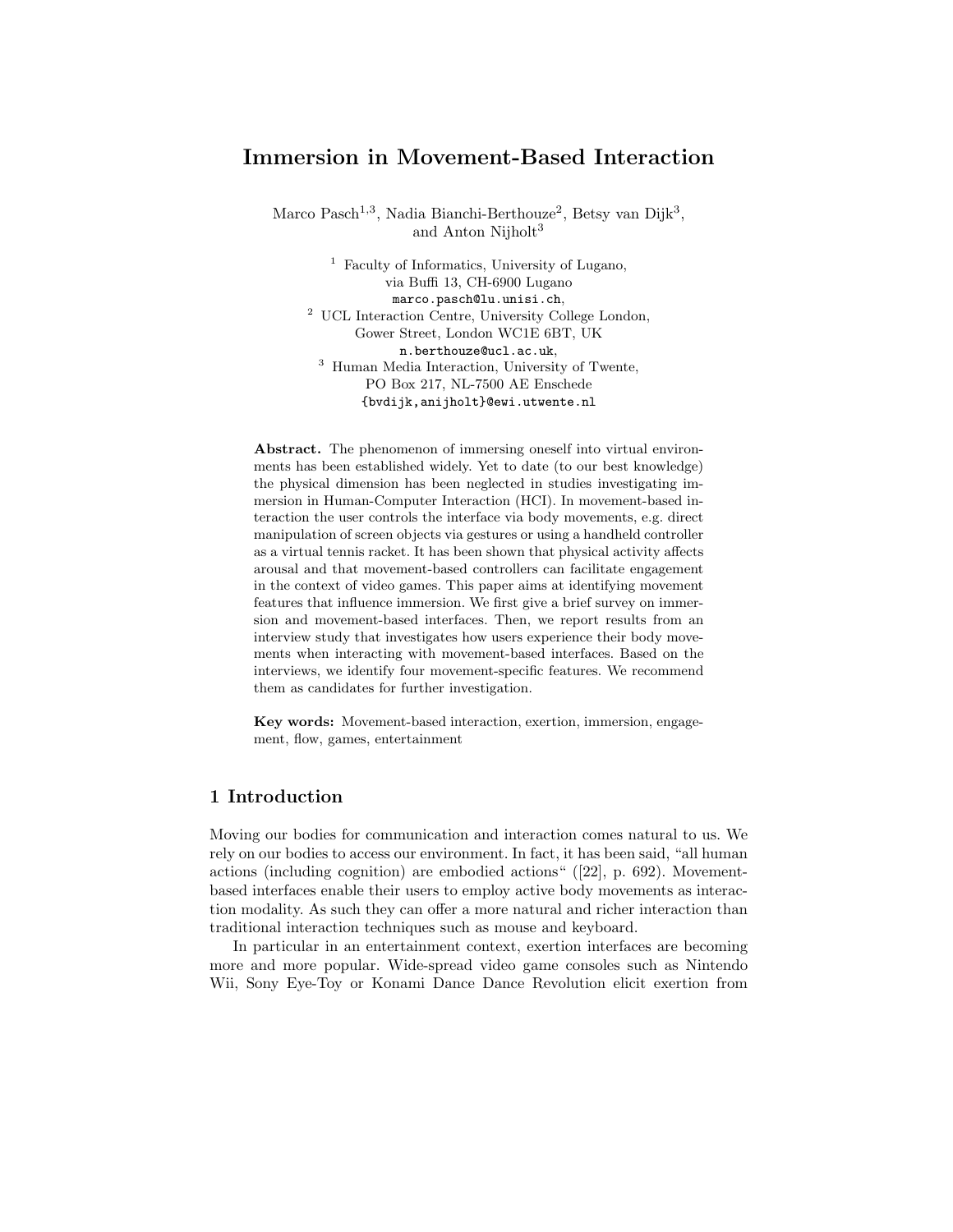their users. The Wii uses handheld controllers that the user has to wave and swing. The Eye-Toy captures the user's movements with a camera. To play Dance Dance Revolution the user has to jump and dance on a sensor mat. Apart from apparently being very entertaining, these games also offer a healthier interaction than traditional video games, by which we refer to video games that are steered via joystick, mouse and keyboard. These games promote sedentary behaviour and are seen as contributors to the growing obesity epidemic [10, 17]. Initial studies [16, 21] show that physical activity during gameplay increases energy expenditure significantly compared to sedentary games. They conclude that some exertion games exceed the cut-off for moderate intensity physical activity and are thus fit to contribute to recommended amounts of physical activity. But also ergonomic issues arise from this new type of interaction. Injuries and accidents related to exertion interfaces are described in [3, 8]. Accidents are often attributed to the fact that users get too immersed and forget the real world around them. In exertion games, injuries like overstraining can be caused by the fact that players do not see their gaming as sport and omit stretching or by playing for too long.

In this paper we discuss movement-based interfaces in the context of immersion. Immersing oneself into a virtual environment has been described as a highly pleasurable experience. In HCI research, models of immersion have been put forward that describe different types [11] and levels [4] of immersion that users can experience during interaction. Yet, there is no account for body movements in these models. We speculate that physical activity has an influence on immersion, based on findings in [2]. Here, it has been shown that body movements as an input device do not only increase video gamers" levels of engagement, but also have an influence on the way a gamer gets engaged.

It is thus the aim of this paper to investigate if users immerse themselves differently in movement-based interaction and, if this is the case, which movementspecific features influence immersion. As there is only little existing knowledge on the relation between physical activity and immersion, our approach is an exploratory one: We interview users on their experiences with movement-based interfaces. Our aim is identifying features for further, quantitative investigation. A further goal is to point designers of movement-based interfaces to critical issues. For instance, how to make a movement-based game even more engaging for users and make them interact longer with the game and by that be physically active for longer periods of time.

The paper is structured as follows. We begin with a brief discussion of movement-based interfaces. This is followed by a description of the phenomenon of immersion and its modeling in HCI research. Our interview study and its outcomes are presented next. We then discuss the outcomes in the light of the existing immersion models. The paper concludes with an assessment of the current results and a call for further investigation.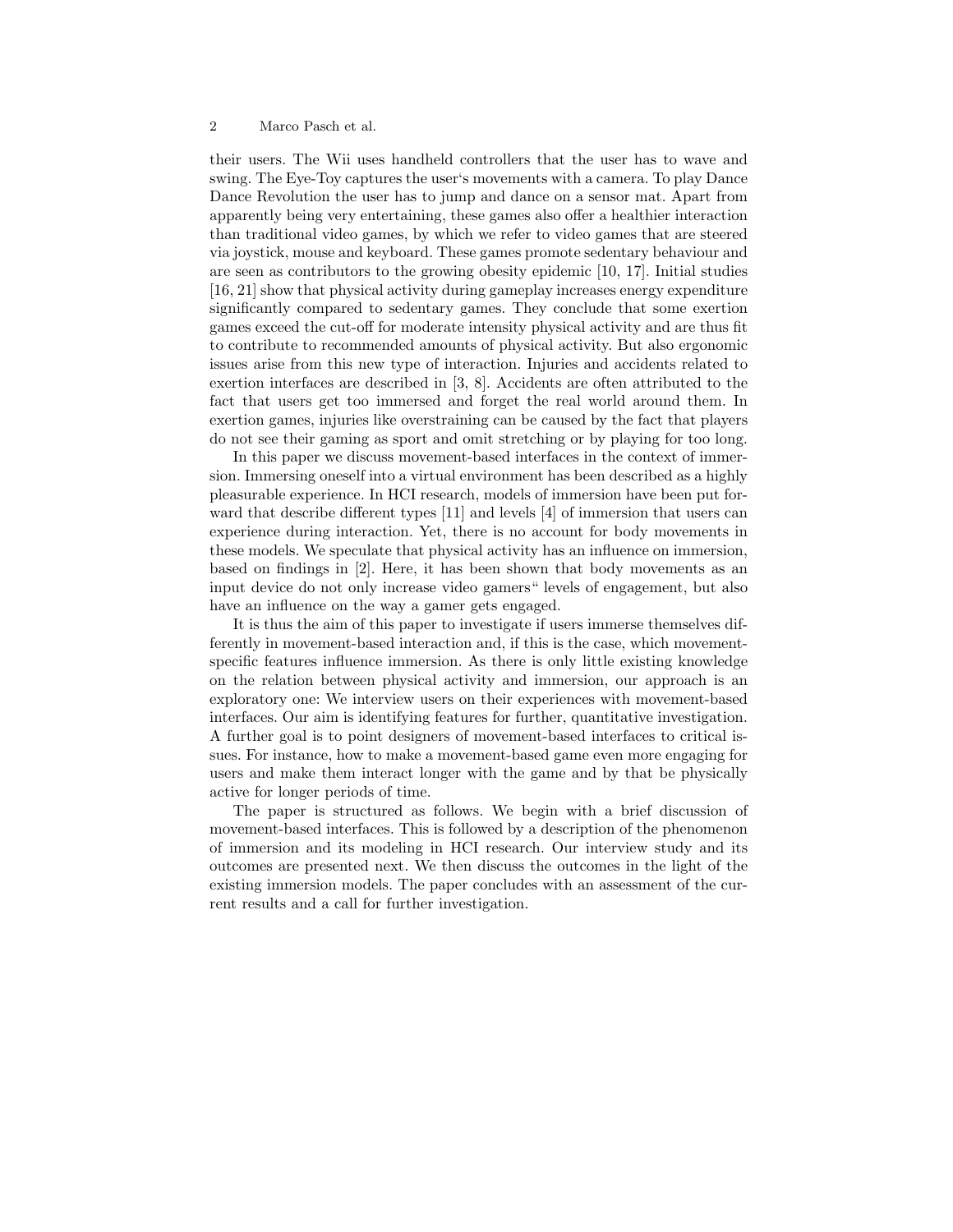# 2 Movement-based Interaction

Movement-based interfaces enable the user to interact by means of movements of the body. Here, the user is freed from the need to relay commands via mouse and keyboard. Instead, active body movements are employed, e.g., playing tennis with a hand-held controller that the user has to swing like a real tennis racket. Since communicating and interacting via body movements (e.g., nonverbal communication) comes natural to us, we can speak of a more natural way of interaction (given that the movements required are resembling movements from real life).

A number of different types of movement-based interfaces have been proposed. Judging them by the intensity of movement they require, we can distinguish a wide range of approaches. Only minuscule movements are required by interfaces that use eye movements [20] as input modality. Other movement-based interfaces use moderate arm movements as input modality. Such approaches have been in particular employed in virtual environments. By using their hands, users can select objects by pointing at them and e.g. relocate them by moving their hand or rotate them by twisting their hand. This type of interaction is a very natural one, as it closely resembles the manipulation of objects in real life. The upper end of the intensity scale is represented by interfaces that require significant physical activity and that have been dubbed exertion interfaces [24]. Exertion interfaces can be found mainly in an entertainment and games context. The first examples of exertion interfaces were exercise devices like treadmills and exercise bikes that were connected to entertainment equipment in order to entertain and distract the user from strain.

In this paper we focus on exertion interfaces. They require high amounts of movements and we are specifically interested in the influence of body movements on immersion. Once we establish movement specific items we can check if they also apply to areas where only small amounts of movements are necessary.

Immense potential to increase the efficiency but also the user experience lies in making movement-based interfaces 'intelligent'. Intelligent movement-based interfaces are able to sense the movements and possible exertion of the user in order to adapt to it. In task-oriented environments they can help raise the efficiency of task fulfillment, by offering task-sensitive support. In entertainment, intelligent interfaces can monitor the user's affective state and adapt the gameplay accordingly. As pointed out in [26], intelligent exertion interfaces should be persuasive, motivating, and rewarding.

A number of approaches have been presented for detecting, sensing, and interpreting physical activity and affective state of a user: In the ball game presented in [24], there is no direct sensing of body movements. Solely the outcome of the exertion, i.e. force and trajectory, are measured and used for the gameplay. A boxing interface using gesture recognition is described in [18, 27].

In [12], three types of adaptive responses of intelligent movement-based systems are envisioned: First, the system offers assistance if the user is frustrated. Secondly, the level of challenge can be adapted when the user is bored or demotivated. This applies in particular in a gaming context [6]. Finally, emotional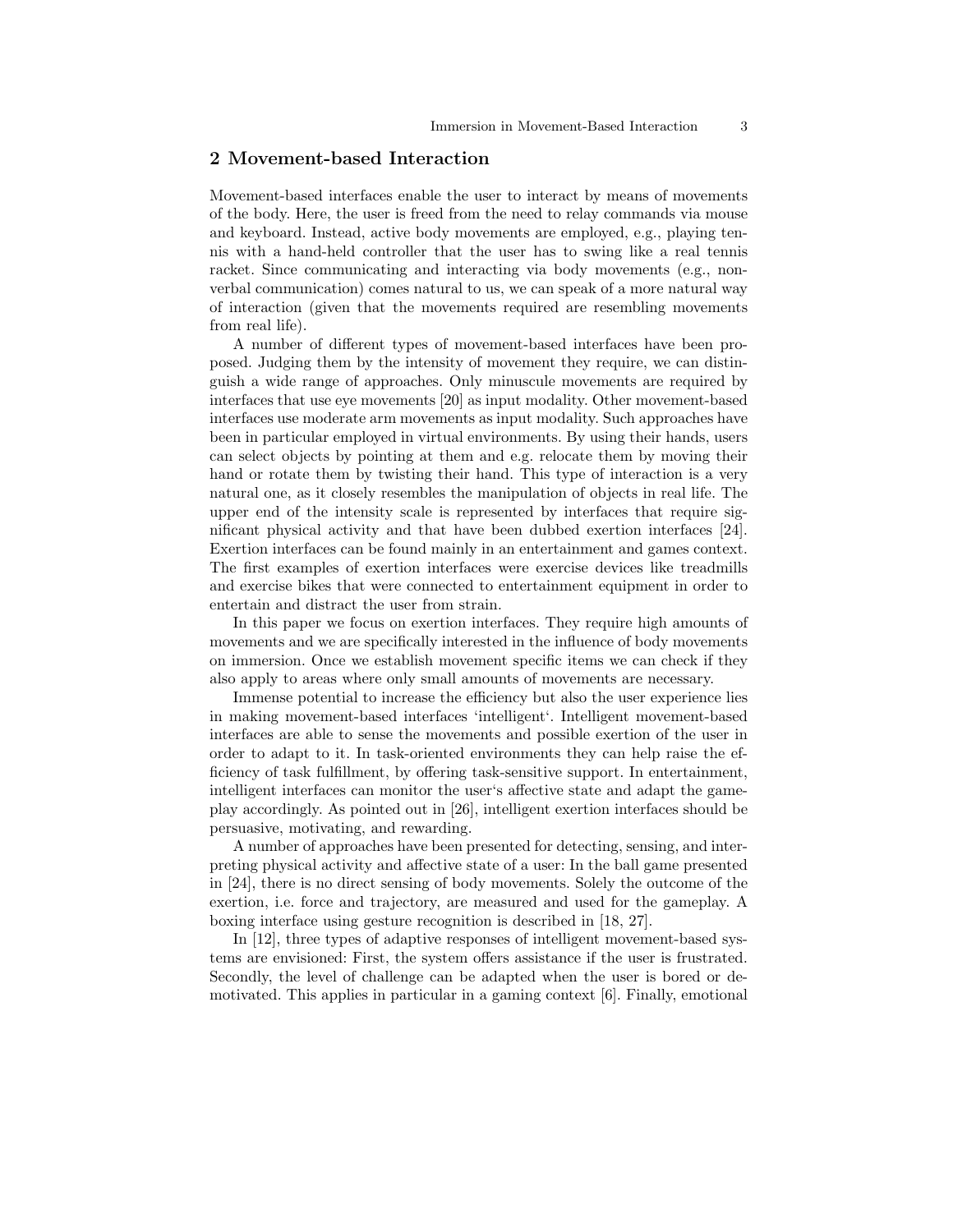displays can be inserted into the interface to minimize negative emotions and reinforce positive emotions.

# 3 Immersion in HCI

Immersion is a term used widely to describe the user experience, in particular in an entertainment context. The following definition is quoted widely and has been described as the most accepted one [23]:

"The experience of being transported to an elaborately simulated place is pleasurable in itself, regardless of the fantasy content. We refer to this experience as immersion. Immersion is a metaphorical term derived from the physical experience of being submerged in water. We seek the same feeling from a psychologically immersive experience that we do from a plunge in the ocean or swimming pool: the sensation of being surrounded by a completely other reality, as different as water is from air, that takes over all of our attention, our whole perceptual apparatus..." ([25], p. 98).

Before further investigating the nature of immersion we delineate similar concepts that are all too often used synonymously with immersion. Several authors adapted Csikszentmihalyi's [9] theory of flow to an HCI context: The Game-Flow model [30] maps components of flow theory to elements from game design literature. The authors report that the model in its current state is useful for evaluation of games but needs further development to inform the design of games. An important item of flow theory is the flow zone: A person is in the flow zone when the person's abilities are matched by a challenge. Too much challenge leads to frustration, too little challenge to boredom. In [6], the author recommends games to adapt to the users' skills in order to keep them in the flow zone.

Presence is another term that appears in the literature to describe the gaming experience. The term originates from studies into virtual reality and is often defined as "the feeling of being there" [19]. In [5] it is argued that presence in a virtual reality context corresponds to immersion in a gaming context. Similarly, Ermi and Mäyrä prefer the term immersion as "it more clearly connotes the mental processes involved in gameplay" ([11], p. 19). We follow this line of argumentation and see immersion as the appropriate term when speaking of user experience in an entertainment context.

In the existing literature on immersion, two models have been proposed that focus on different aspects of immersion. The first model we discuss in the following focuses on the intensity of immersion into a virtual environment, while the second distinguishes different types of immersion.

### 3.1 Levels of Immersion

In the study presented in [4], Brown and Cairns investigate the intensity of immersion in video games. From interview data with gamers regarding their experiences during gameplay the authors identify three distinct levels of immersion,

<sup>4</sup> Marco Pasch et al.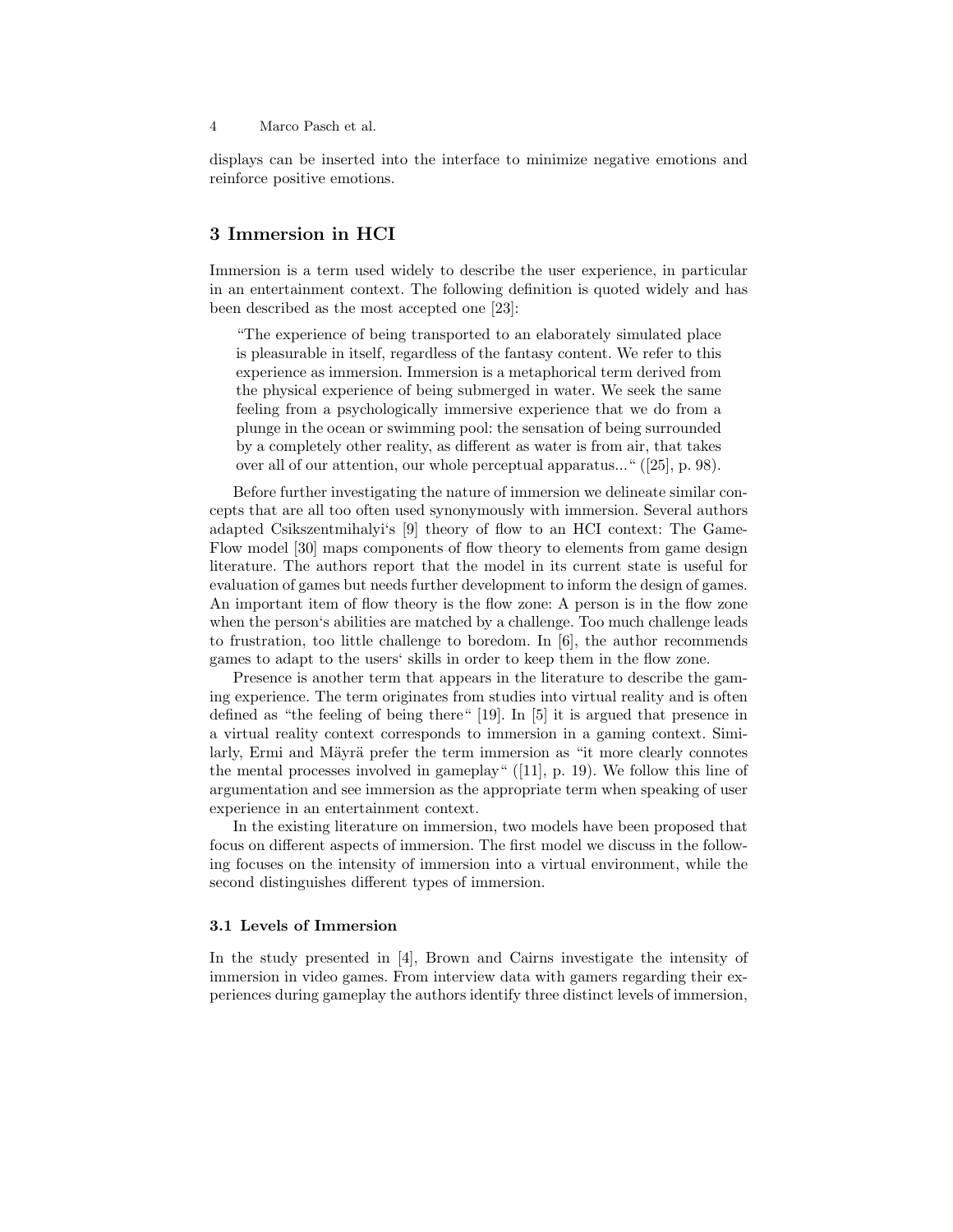labeled engagement, engrossment, and total immersion. For each level barriers exist that have to be overcome to reach the level. Figure 1 shows the three levels and their respective barriers.



Fig. 1. Immersion Model of Brown and Cairns [4], own depiction. Barriers (shown in black) hinder the user from reaching (deeper) immersion.

Engagement is the first level of immersion. To reach it, gamers must first have access to a game. If gamers do not like a certain type or style of games, they will not even try to engage with it. So they must be willing to invest time, effort, and attention. In addition, controls and feedback must be provided: "Controls and feedback need to correspond in an appropriate manner so that the user can become an expert, at least at the main controls" ([4], p. 1298).

The barrier that has to be overcome to reach the second level, engrossment, is bad game construction, by which the authors refer to visuals, tasks, and plot. They point out that at this stage the gamers have already invested emotionally into the game and this makes them continue gaming.

Total immersion is the final level and it is described as being cut off from the world to an extent where the game is all that matters. Barriers to total immersion are a lack of empathy with game characters or a lack of feeling the atmosphere of the game. In a follow-up study [7], the stability of immersion is investigated. Here, the authors attempt to deliberately break the immersion of their test subjects and find that already low levels of immersion make subjects ignore drastic changes in the games behavior.

#### 3.2 Types of Immersion

The second model is presented in [11] where the authors describe their investigation into different types of immersion, by interviewing gaming children and their parents. This way the authors identify three different types of immersion: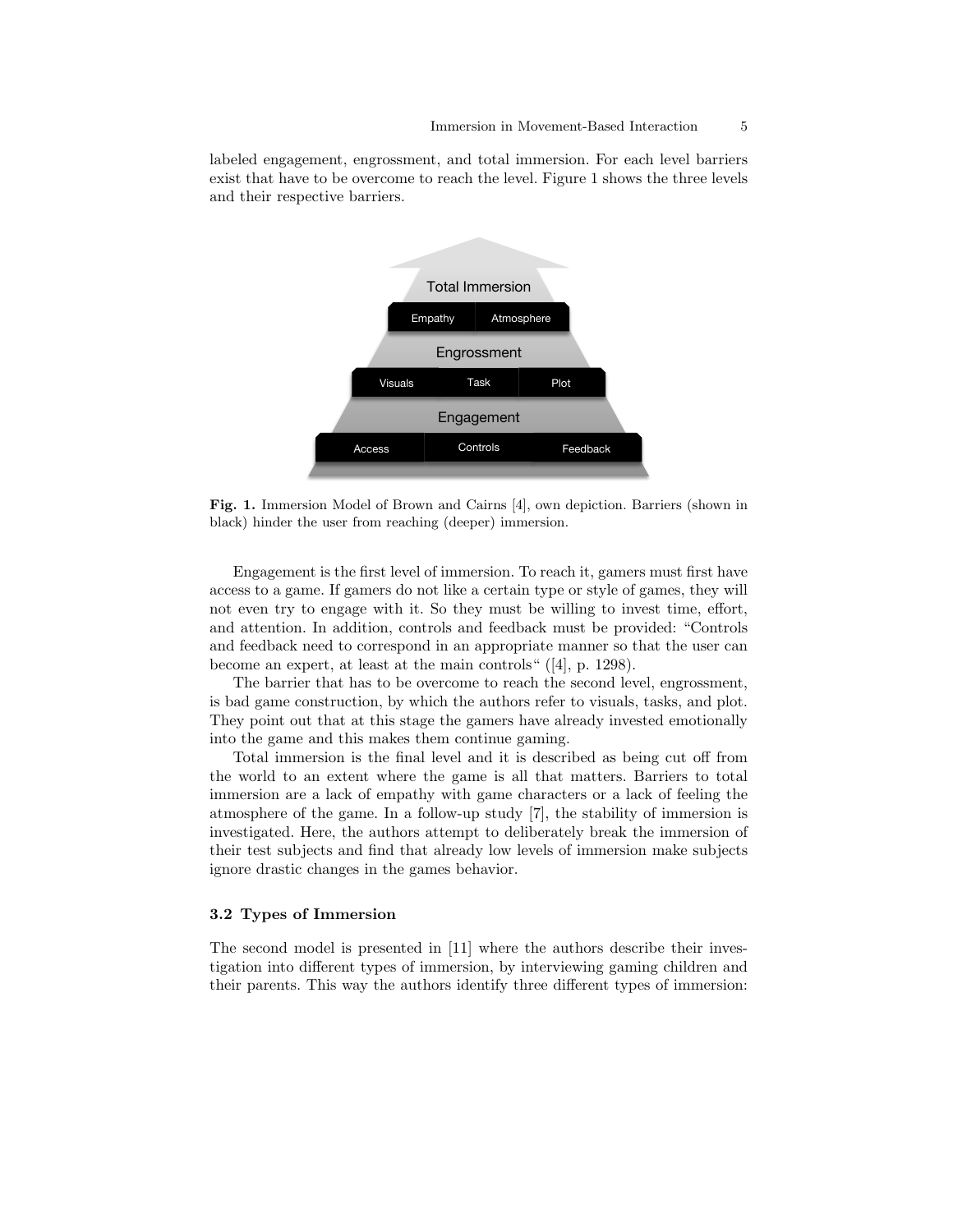sensory, challenge-based, and imaginative (SCI), from which they built the SCImodel of immersion, as shown in Figure 2. Sensory immersion refers to sensory information during gaming. Large screens and powerful sound are given as examples where sensory information of the real world is overpowered and the gamer entirely focuses on the game. Challenge-based immersion is described as most powerful when a balance between the abilities of the player and the challenge of the game is achieved and as such seems to correspond to the flow concept mentioned earlier. Finally, imaginative immersion happens when the player gets absorbed with the story line and identifies with the game characters.



Fig. 2. Immersion Model of Ermi and Mäyrä [11], simplified. Three types of immersion are distinguished that can lead the user to immersive states: sensory, challenge-based, and imaginative immersion.

Neither of the models contain movement-specific items. Yet we speculate that movement has an influence on immersion for several reasons: First, movementbased interfaces offer a more natural interaction as pointed out in the previous section. This should facilitate the experience of immersion, since users do not have to relay their commands via mouse or keyboard. In [2] it has been shown that body movements as an input device do not only increase video gamers" levels of engagement, but also have an influence on the way a gamer becomes engaged. Also, there is growing evidence that physical exercise increases mental well-being [13].

# 4 Movement-based Interaction and Immersion

To investigate how users experience and interpret their interaction with movementbased systems we conduct an interview study. In the following we first present the setup of the study and then the movement-specific features that we can identify with the outcomes of the interviews.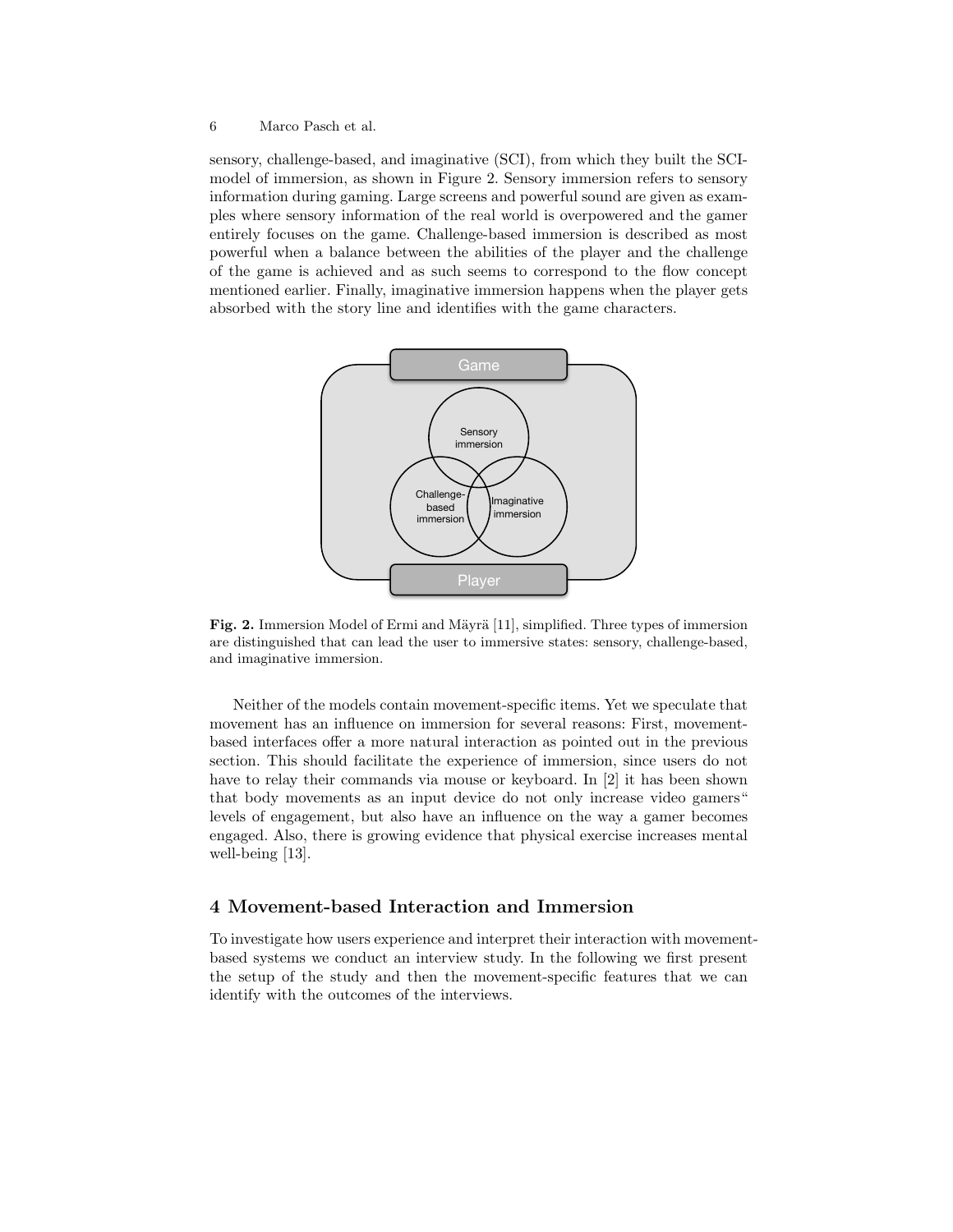#### 4.1 Interview Study

To be able to compare the interview results we choose for one common interaction scenario as focus of our investigation. We choose the video game console Nintendo Wii as interaction platform, because it enjoys great commercial success and by this allows us to find interview subjects with sufficient familiarity to be able to reflect on their experiences. Four regular users of the Wii take part in this study.

A 20 minutes session of playing the Nintendo Wii Sports games primes the interviewees before the interview. The subjects are asked to play two different games on the Nintendo Wii, each for about 10 minutes. The particular games are changed for the different participants to avoid possible biases due to characteristics of a certain game. Still, in all sessions it is ensured that participants play one fast-paced game (boxing or tennis) and one slow-paced game (bowling, golf or baseball). We do this with the intention of asking about differences between the games later in the interview session, i.e., how the amount of physical activity and the type of movement may affect their gaming experience. The interview sessions take between 20 - 30 minutes and are held in a semi-structured style. Initial outcomes are used to update the interview guide for the following interviews.

The interviews are transcribed and analyzed using Grounded Theory [14, 15] to identify relations between statements and establish concepts. In the following we present the outcomes of the interviews. To give the reader a better impression of general trends in the interview data, we show representative statements where they can help understanding.

#### 4.2 Movement-specific Features

*Control* appears to be a major factor in the gaming experience that includes body movements and is the first movement feature. How easy the game controls can be understood is an important point for the interviewees. The learning of the controls can be facilitated by appealing to the gamer's experience with similar activities in real life. It is seen as positive when gamers can transfer real world knowledge to learn the necessary movements for the game.

"It is like tennis, I really like playing tennis in real life. And with the Wii I really like playing tennis, but you don't have as much as control, you can't move the players yourself. So I don't really see it as playing in real life. But then again bowling, it sort of involves the same movements [...] With the bowling you are doing the same as you would be doing in a bowling alley, except for the running. You know, the whole arm chucking movement. Whereas tennis, you're hitting a ball but you don't get that sort of feeling as you would have in real life." (i1)

"The games I liked most so far are the sports games. I don't know why, but the principles are very simple, the controls are very easy and intuitive and its big fun to play with friends." (i2)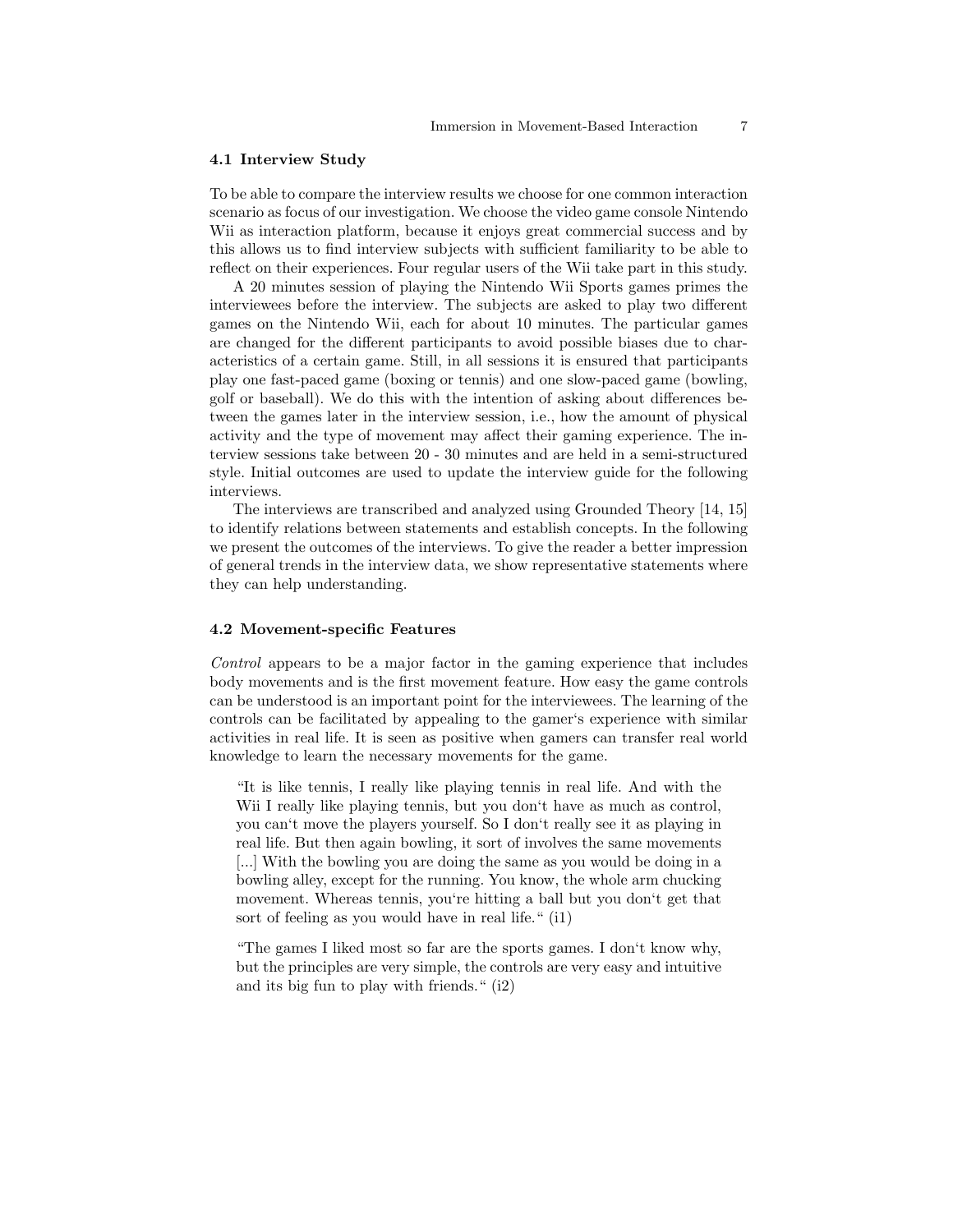Interviewee 1 describes playing Wii tennis as an incomplete experience. It does not feel like playing real tennis, whereas she gets that feeling from Wii bowling. From the comments of interviewee 2 it seems that games that mimic real life activities should replicate the movements in those activities quite accurately. They should be "intuitive". For scenarios that mimic real life this is quite straight forward, but it also leads to the question of what determines the movements in a fantasy game with no reference to a real world scenario.

Another important concept can be described as *mapping of movements*. This refers to how well the gamers movements are replicated on screen and how the game reduces the high degrees of freedom of possible movements that a gamer can make.

"... But I think with the technology that we have so far it might be limited how it can be really reflected. In boxing for example, what I said earlier, the type of punches that I can do are not really reflecting the diversity that I can have in real life." (i2)

The comment of interviewee 2 exemplifies this. He states that he is unsatisfied with the fact that the system does not replicate the movements exactly as he executes them. Still, he acknowledges that there are technical limitations involved. Interestingly, when it comes to the Wii Tennis game, interviewees are positive about the fact, that they cannot steer the movements of the avatar itself, but only execute the swings, stating that this is already difficult enough.

"My movements were a bit larger and faster than the ones that the avatar was making. And sometimes the avatar was loosing its balance or something. It was leaning in one direction and I was in another and it was taking a while to catch up with me."(i4)

*Feedback* is another concept recurring in the data, though the term feedback itself is not mentioned explicitely by the interviewees. We interpret the statements in a way that the body itself is a source of feedback for the user. In the example above, interviewee 4 describes that he is physically leaning in one direction, whereas the avatar is still leaning in another direction. This discrepancy is of course also related to the feature "mapping of movements" that is described above. But it also shows that the positioning of the body is a source of feedback that at this moment is not in agreement with the visual feedback coming from the screen. Through the movements, the user receives additional feedback in form of proprioceptive feedback. In traditional video games sensory immersion is limited to sight, hearing and touch. These senses belong to the so-called exteroceptive senses (i.e. hearing, sight, smell, taste, and touch). The proprioceptive sense provides information about the relative position of neighboring parts of the body. It is for instance indispensable for moving without looking at where you go, e.g. walking in the dark (e.g., Sacks [29] reports of a patient that lost her proprioceptive sense and can only walk when she looks at her feet).

*Challenge* in movement-based interaction appears not only to have a mental, but also a physical component. The fourth feature that we can identify from the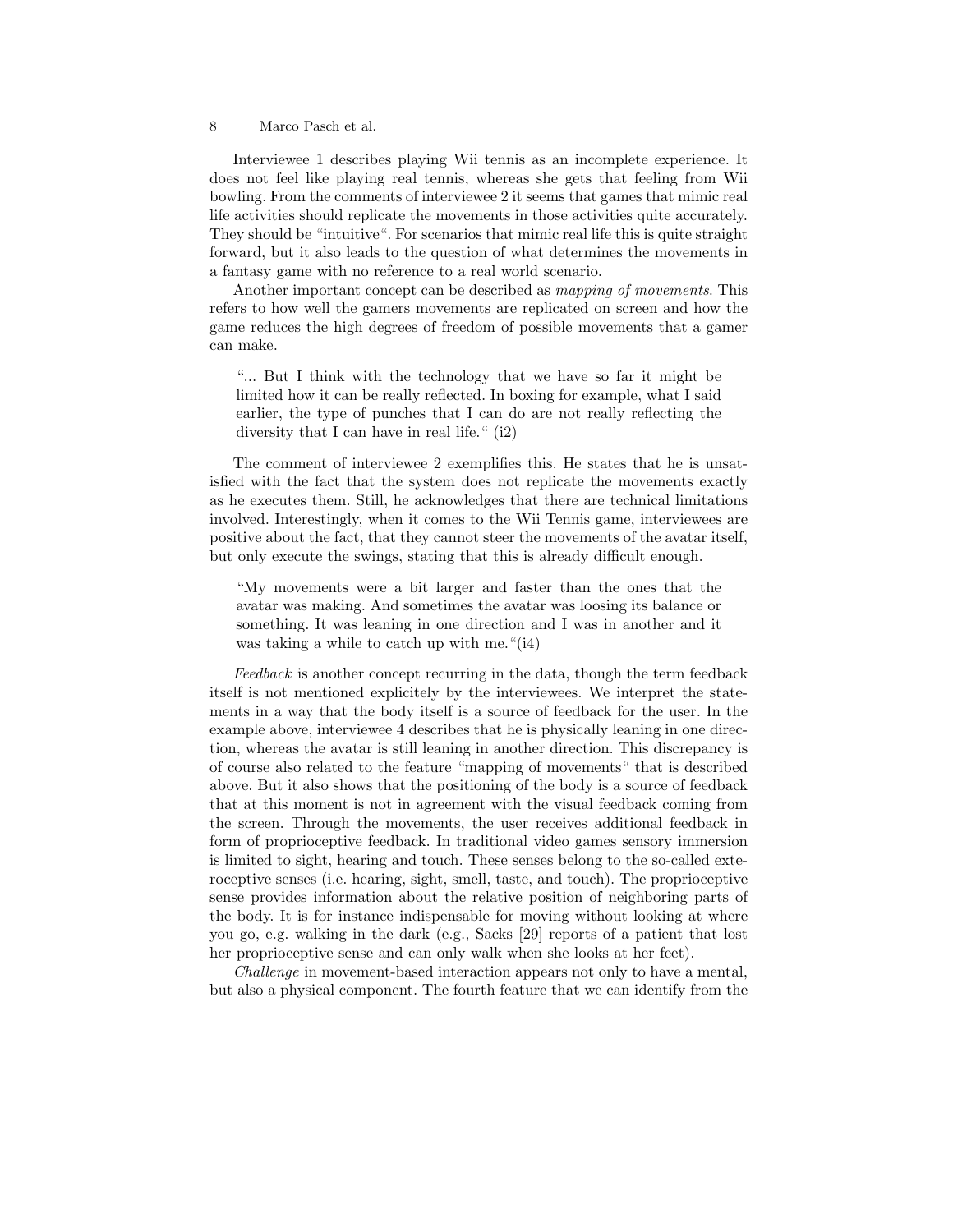interview data is physical challenge. Frequently the interviewees state feeling physically challenged by the game and being exhausted afterwards.

### 5 Discussion

We discuss the results of our interview study by applying the four identified movement features to the two aforementioned models of immersion. The features and the respective model constituents are shown in Figure 3 and we discuss each relation and how the respective feature can potentially influence immersion in the following.



Fig. 3. Identified movement features and their potential influence on barriers to immersion [4] and types of immersion [11]

Movement-based interfaces offer a more natural control than mouse, keyboard or joystick. Using body movements is often described as intuitive by the interviewees and also critized when it is not resembling movements in real life, as they expect. In Brown and Cairns' [4] model of immersion, control is a barrier to the first level of immersion. A more natural mode of control can lower this barrier and facilitate immersion, given that the interaction resembles movements in real life.

Mimicry of movements is the second movement feature identified from interview data. When the avatar copies the movements of the gamer, this appears to raise the level of empathy that is felt with an avatar. The following quotes exemplify this:

"The boxing also felt more personal, because it feels like someone is hitting back at you, although that's not the case. So it's more emotionally engaging." (i3)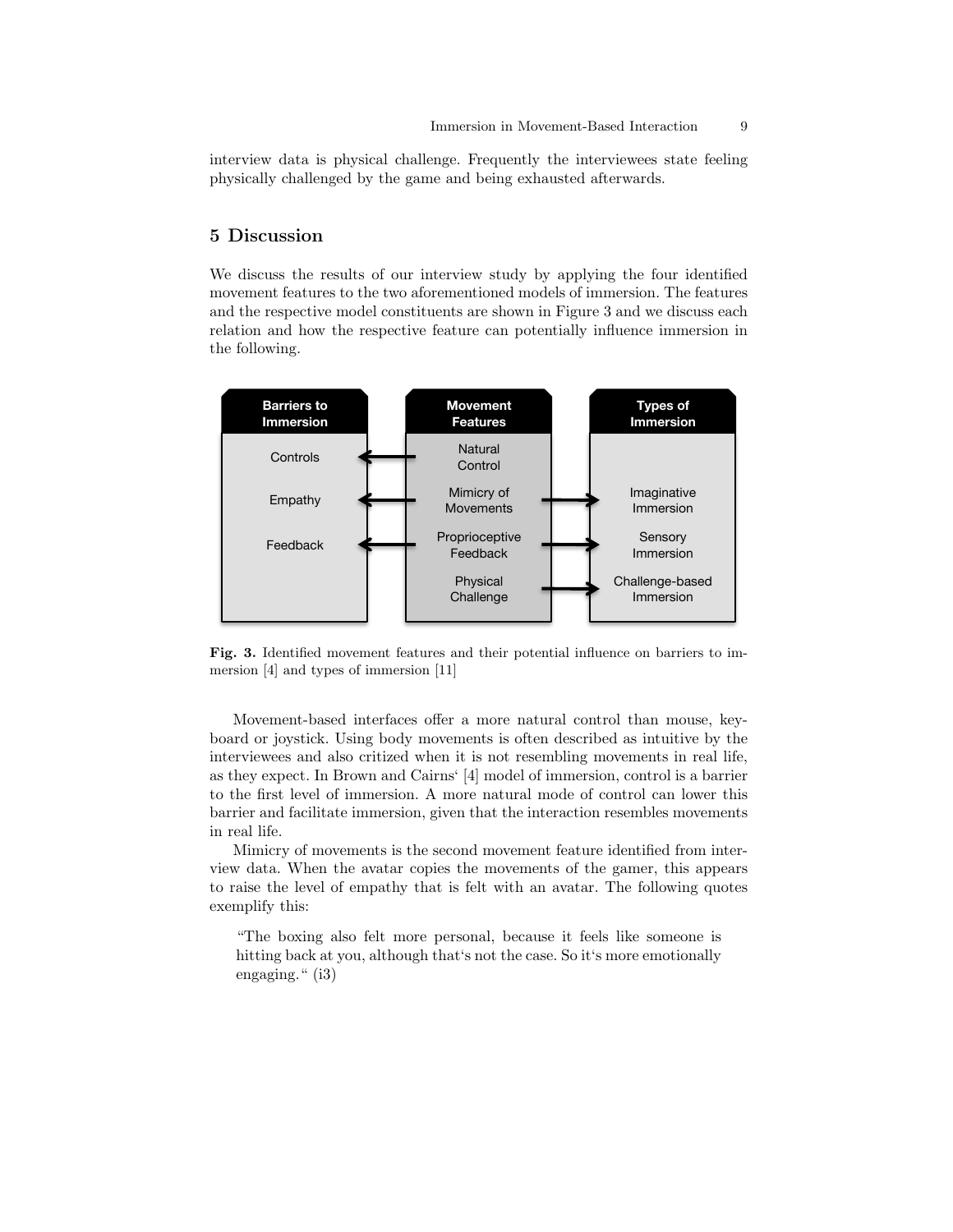"Keeping your arms up all the time and trying eagerly to punch and being in a situation where you can virtually be punched as well is maybe more stress than bowling." (i2)

Interviewee 3 reports about the Wii Boxing game that it "feels like someone is hitting back at you." Though he is immediately reflecting that this is not possible, there seems to be a strong emotional connection to the avatar. The same is true for interviewee 2 who finds a situation where he can be hit, though it is only virtual, as stressful. As shown in [1], mimicry can lead to increased empathy with a virtual character. In the case of movement-based video games like Wii Boxing, the avatar copies the movements of a gamer. It is conceivable that this mimicry of the gamer's movements leads to a stronger identification with the avatar, than in non movement-based games. Empathy is also a barrier to immersion and mimicry of movements appears to have the potential to lower this barrier. In terms of the different types of immersion it also seems to facilitate imaginative immersion.

Proprioceptive feedback is the third movement feature. With regards to the barriers to immersion this additional channel of immersion offers the potential of lowering the barrier feedback. When we look to the other model of immersion it appears to facilitate sensory immersion.

Physical challenge is our final movement feature. In sedentary games, challenge is usually put on mental capabilies of a gamer (Racing games and firstperson shooter games form of course an exception here as they challenge the gamer's reflexes, but one might also categorize them as movement-based games). In movement-based interaction the physical challenge offers an additional channel of feeling challenged. Regarding the types of immersion model, it can open a new channel of challenge-based immersion.

# 6 Conclusions

We discussed the phenomenon of immersion in HCI and two models that focus on different types of immersion, respectively different levels of immersion and barriers to reach these. We also discussed movement-based interfaces, differentiated by the intensity of movement they require (or enable) and mentioned the potential of 'intelligent' movement-based interfaces that sense the movements of the user and adapt accordingly. With the results of an interview study on how users experience movements in their interaction with interactive systems we identified four features of movement-based interaction that potentially influence the constituents of the two immersion models: Natural control, mimicry of movements, proprioceptive feedback, and physical challenge.

For the moment, ensuring that the four mentioned movement features are considered, should help interaction designers to develop engaging movementbased user interfaces. Yet, still little is known on the relation between body movements as mode of interaction and immersion. The approach taken in this study is an exploratory one and the results are derived from a qualitative study.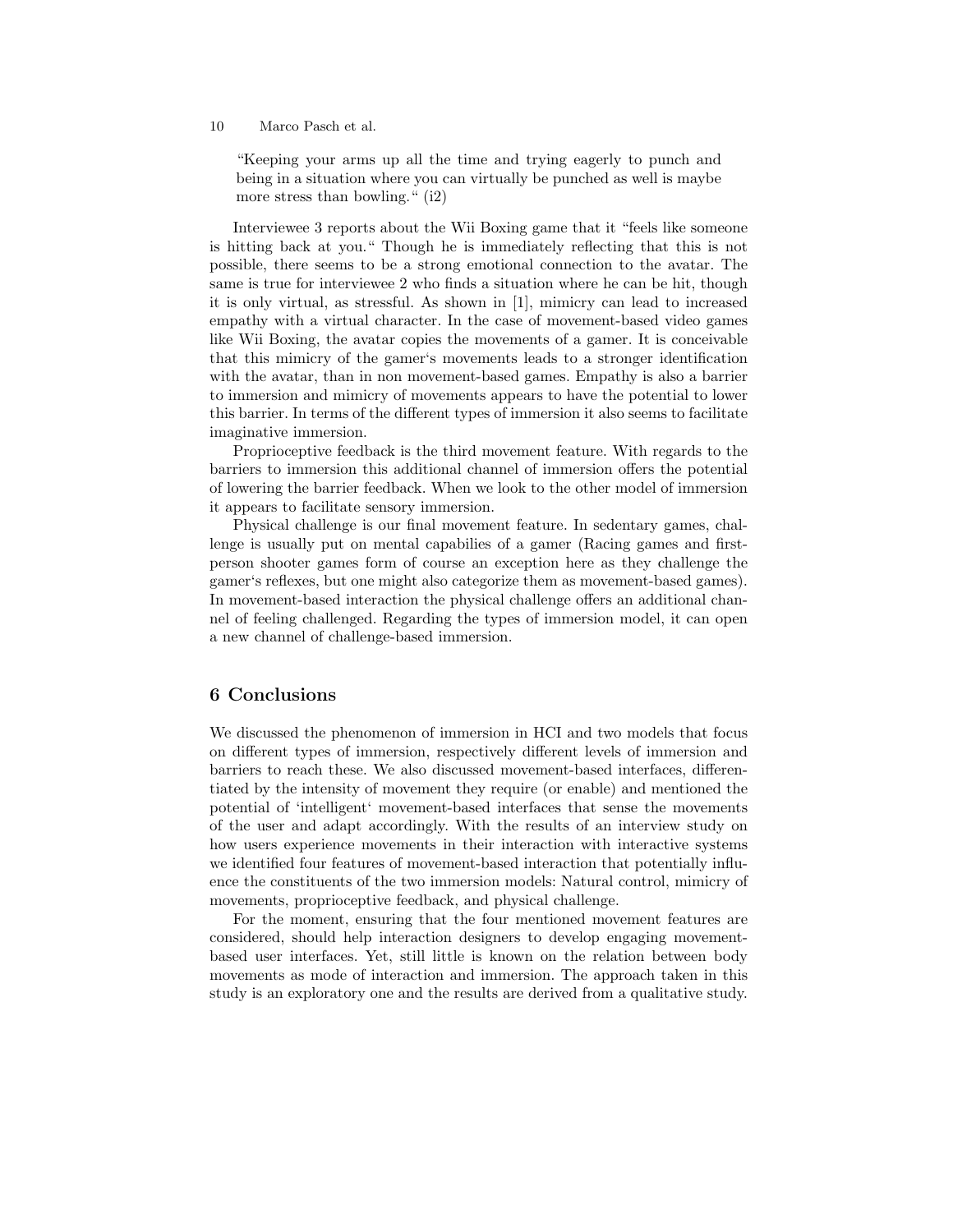They represent trends that should be further investigated in quantitative studies. The current results hold a lot of potential for immersive, movement-based interfaces, but we need much more research on their validity and correct implementation. More knowledge on what makes an interface really engaging and fun to use, together with the potential of applications that can sense and interpret the state of the user (physical, affective, context, etc.) should result in a new generation of health promoting, challenging, supportive, and enjoyable interfaces.

#### Acknowledgments

The work described in this paper derives from the MSc thesis of Marco Pasch [28]. The thesis project was carried out at the UCL Interaction Centre in London, UK, with financial aid of the Twente Mobility Fund (TMF). Marco wishes to thank both institutions for making the project possible. The research of Nadia Berthouze has been supported by the Marie Curie International Re-Integration Grant "AffectME" (MIRG-CT-2006-046343). The research of Betsy van Dijk and Anton Nijholt has been supported by the GATE project, funded by the Netherlands Organization for Scientific Research and the Netherlands ICT Research and Innovation Authority (ICT Regie).

## References

- 1. Bailenson, J.N., Yee, N.: Digital Chameleons. Automatic Assimilation of Nonverbal Gestures in Immersive Virtual Environments. Psychological Science, 16, 10, pp. 814–819 (2005)
- 2. Bianchi-Berthouze, N., Kim, W.W., Darshak, P.: Does Body Movement Engage You More in Digital Game Play? and Why? Aective Computing and Intelligent Interaction, Springer, LNCS 4738, pp. 102-113 (2007)
- 3. Bonis, J.: Acute wiitis. New England Journal of Medicine, 356, 23, pp. 2431-2432 (2007)
- 4. Brown, E., Cairns, P.: A grounded investigation of game immersion. Proceedings CHI 2004, pp. 1297-1300 (2004)
- 5. Cairns, P., Cox, A., Berthouze, N., Dhoparee, S., Jennett, C.: Quantifying the experience of immersion in games. Cognitive Science, Vancouver (2006)
- 6. Chen, J.: Flow in games (and everything else). Communications of the ACM, 50(4), pp. 31-34 (2007)
- 7. Cheng, K., Cairns, P. A.: Behaviour, realism and immersion in games. Proceedings CHI 2005, pp. 1272-1275 (2005)
- 8. Cowley, A.D., Minnaar, G.: Watch out for wii shoulder. British Medical Journal, 336, p. 110 (2008)
- 9. Csikszentmihalyi, M.: Flow: the psychology of optimal experience. Harper and Row, New York (1990)
- 10. Epstein, L.H., Roemmich, J.N., Robinson, J.L., Paluch, R.A., Winiewicz, D.D., Fuerch, J.H., et al.: A Randomized Trial of the Effects of Reducing Television Viewing and Computer Use on Body Mass Index in Young Children. Archives of Pediatrics and Adolescent Medicine, 162(3), pp. 239-245 (2008)